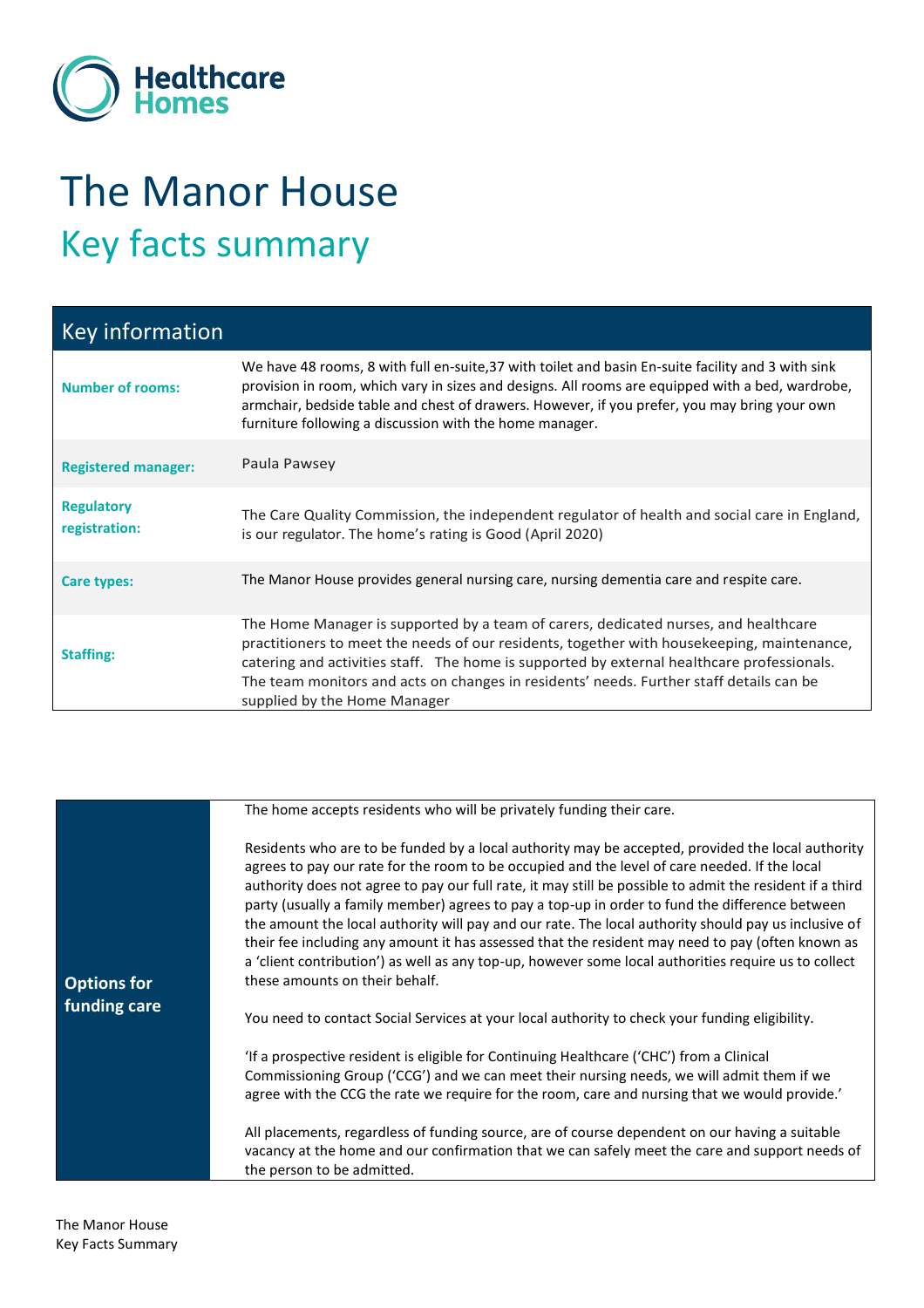

| <b>Private pay</b>      | Before admission we will require information from you to evidence that you have the financial<br>means to fund your residency at the home.<br>You must pay for the first month of your stay by no later than the day of admission.                                                                                                                                                                                                                                                                                                                                                                                                                                                                                                         |
|-------------------------|--------------------------------------------------------------------------------------------------------------------------------------------------------------------------------------------------------------------------------------------------------------------------------------------------------------------------------------------------------------------------------------------------------------------------------------------------------------------------------------------------------------------------------------------------------------------------------------------------------------------------------------------------------------------------------------------------------------------------------------------|
|                         | Our fees are then payable one month in advance. We will require a completed direct debit<br>mandate ready to be put in place on the first day of your residency.                                                                                                                                                                                                                                                                                                                                                                                                                                                                                                                                                                           |
|                         | Your first 28 days are a trial period during which both you and we can serve on the other 7 days'<br>notice. We will only do so if we have good reason e.g., we cannot meet your needs.                                                                                                                                                                                                                                                                                                                                                                                                                                                                                                                                                    |
|                         | If you wish to stay with us short term (28 days or less) then we require the total fee for the short<br>stay to be paid in full prior to you being admitted to the home.                                                                                                                                                                                                                                                                                                                                                                                                                                                                                                                                                                   |
|                         | Weekly fees at the home currently start at £1,025.00 for residential care and nursing care, based<br>on occupation of a standard room. Weekly fees for respite (short term) stays are £1,096.75.xx.<br>We will be able to confirm the exact weekly cost of your placement once we have assessed your<br>needs and you have selected the room you wish to occupy.                                                                                                                                                                                                                                                                                                                                                                           |
|                         | If you are assessed by the CCG as eligible for Funded Nursing Care (FNC), the fee we charge you<br>will be inclusive of this amount and we will refund this amount to you when the CCG pay it to us.                                                                                                                                                                                                                                                                                                                                                                                                                                                                                                                                       |
| <b>What's included</b>  | Before being admitted (whether for a short or long stay) we will carry out a needs assessment to<br>check how much care and other support you need. Your care package will include:<br>Your entire care and support, with a monthly review of your care plan<br>$\bullet$<br>Provision of all utility and accommodation<br>٠<br>Home and room cleaning and your non-specialist laundry requirements met<br>٠<br>Your own key care worker and trained staff 24/7<br>$\bullet$<br>All your meals prepared by our chef, as well as snacks and drinks*<br>٠<br>Other facilities include extensive gardens and woodland, quiet rooms and hair salon<br>$\bullet$<br>Activities at the home to meet both individual and group needs<br>$\bullet$ |
|                         | Access to communal lounges and dining areas<br>$\bullet$<br>Internet access (please note we cannot guarantee this is available in all locations at the<br>$\bullet$<br>home).                                                                                                                                                                                                                                                                                                                                                                                                                                                                                                                                                              |
|                         | Our most recent Food Hygiene Rating in Januray 2021 was 5/5                                                                                                                                                                                                                                                                                                                                                                                                                                                                                                                                                                                                                                                                                |
|                         |                                                                                                                                                                                                                                                                                                                                                                                                                                                                                                                                                                                                                                                                                                                                            |
| <b>Additional costs</b> | There may be extra services or items you want. They should be agreed on admission and can be<br>changed as and when you wish. Ask us for a full list (and pricings) and we will advise you. The<br>most popular extras are:<br>Hairdressing<br>$\bullet$<br>Chiropody and other healthcare visits or appointments not covered by the NHS<br>٠<br>Non-NHS incontinence products and medication not normally pre-scribed by a GP (e.g.<br>$\bullet$<br>paracetamol)<br>Toiletries, dry cleaning and clothing and shoes<br>$\bullet$<br>Newspapers and magazines.<br>If staff accompany you on a journey e.g. to your bank, or for a medical appointment at hospital                                                                          |
|                         | which is not covered by the NHS, a time-based charge will be agreed with you.<br>We will keep records of all such extras and a running total of additional costs readily available for<br>you.                                                                                                                                                                                                                                                                                                                                                                                                                                                                                                                                             |

J.